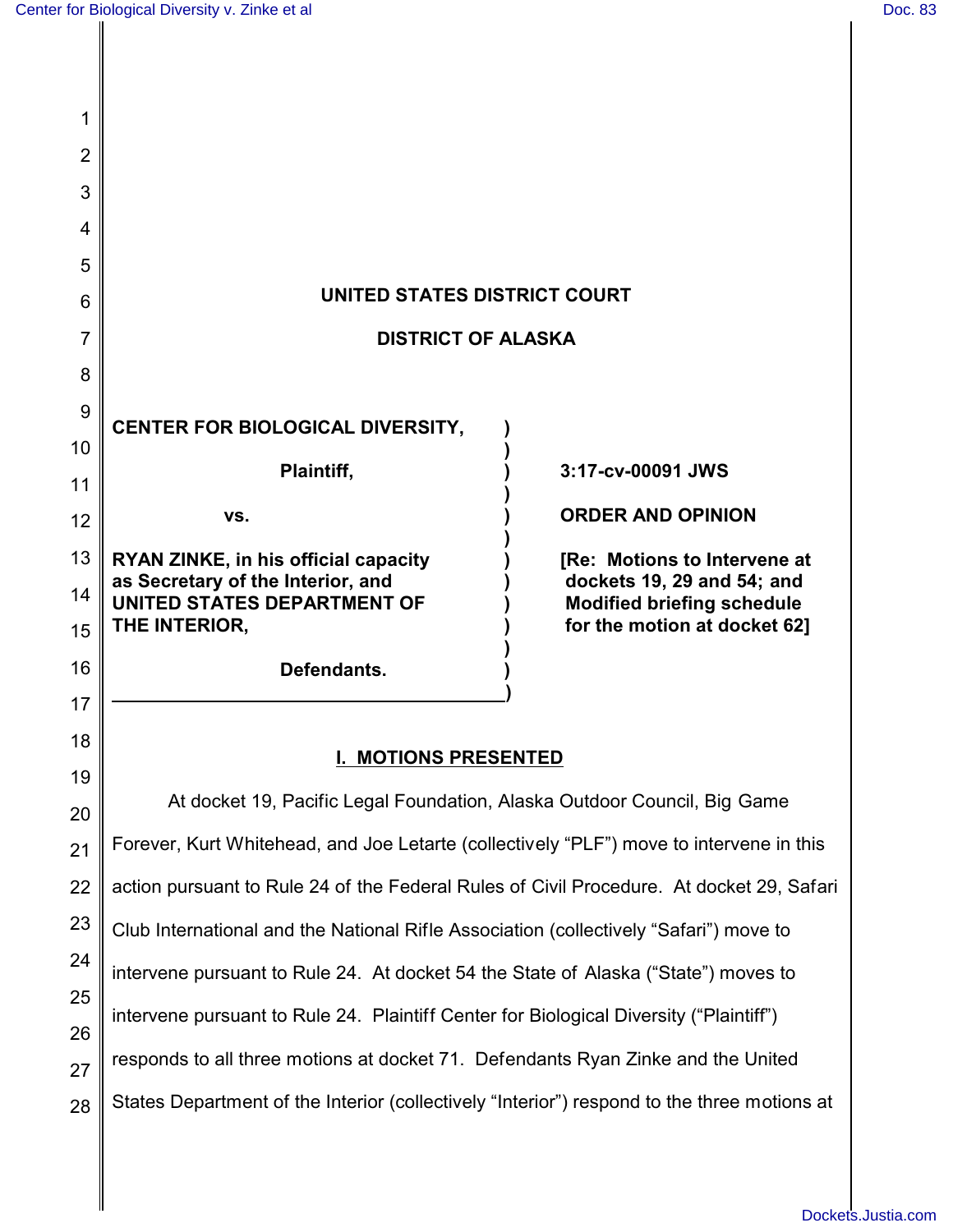1 2 3 4 5 6 7 docket 72. PLF replies at docket 77; Safari replies at docket 78; and State replies at docket 79. The motions are thoroughly briefed. Oral argument would not be of assistance to the court. **II. BACKGROUND** At the heart of this lawsuit is a federal law commonly called the Congressional Review Act ("CRA").<sup>1</sup> That law addresses Congressional oversight of rules adopted by

federal agencies. Pursuant to section 802 of the CRA,<sup>2</sup> Congress may disapprove rules adopted by federal agencies. In 2016, Interior adopted a rule that regulates methods by which predator populations may be controlled within National Wildlife Refuges in Alaska, $^3$  which will be referred to as the Refuges Rule. That rule prohibited several practices that are regulated and permitted under Alaska law, including the use of snares, nets, and traps, hunting wolves or coyotes during their denning season, baiting bears, and using aircraft to hunt bears. As required by the CRA, Interior submitted a report addressing the Refuges Rule to Congress. Thereafter, Congress passed a joint resolution disapproving the Refuges Rule which was presented to and signed by the President.

Plaintiff filed this lawsuit challenging the constitutionality of the CRA. Plaintiff also contends that the joint resolution disapproving the Refuges Rule is invalid because

 $25$  U.S.C. § 802.

<sup>3</sup>Non-Subsistence Take of Wildlife, and Public Participation and Closure Procedures, on National Wildlife Refuges in Alaska, 81 Fed. Reg. 52,247 (August 5, 2016) (codified at 50 C.F.R. pts. 32 and 36).

-2-

25 26 27

28

8

9

10

11

12

13

14

15

16

17

18

19

20

21

22

23

24

<sup>1</sup>5 U.S.C. §§ 801–08.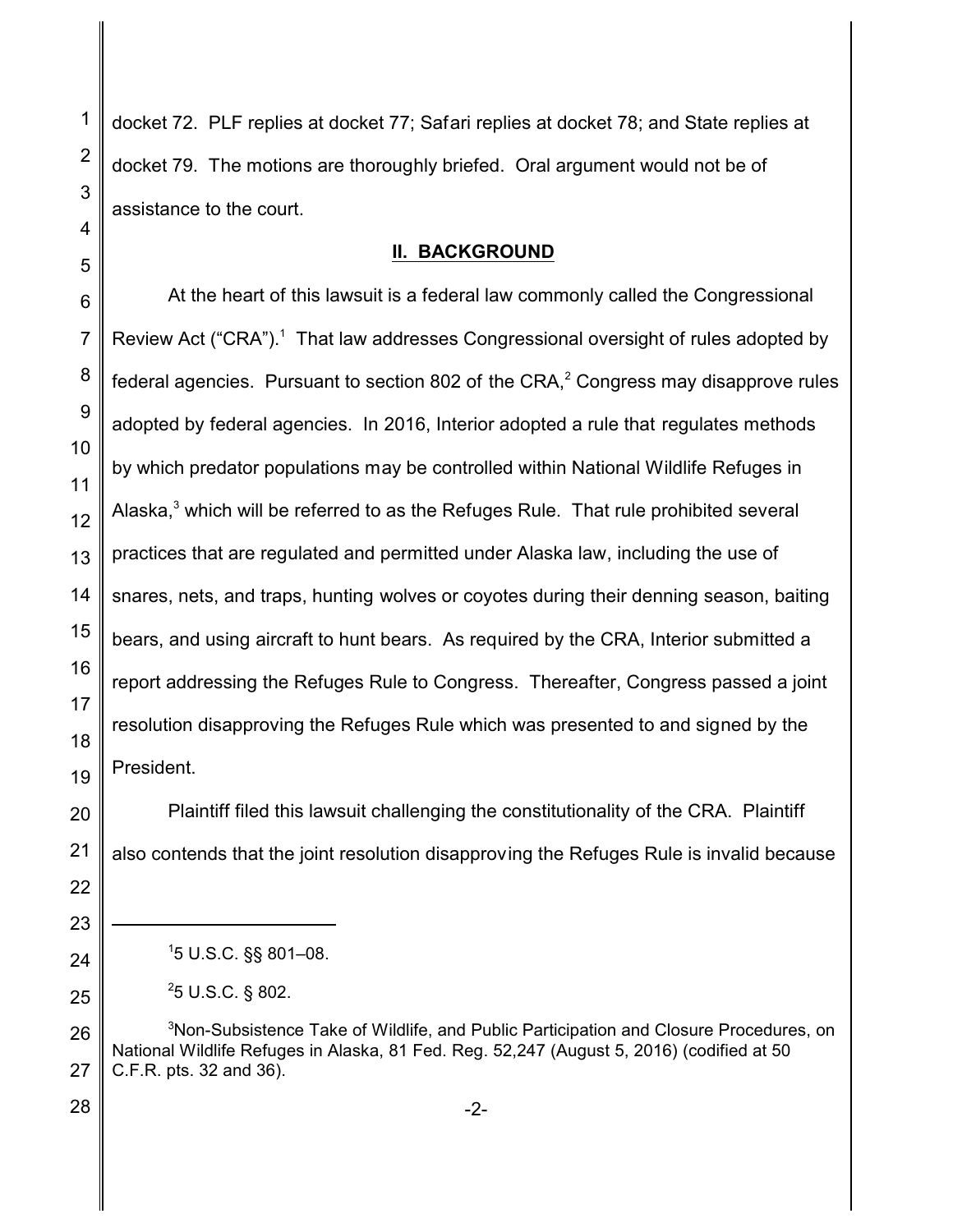Congress did not comply with the CRA when it disapproved the Refuges Rule. Like Interior, those seeking to intervene contend that the CRA is constitutional and that the resolution disapproving the Refuges Rule is valid.

## **III. DISCUSSION**

Rule 24(a)(2) requires the court to allow a party to intervene when the party "claims an interest relating to the . . . subject of the action, and is so situated that disposing of the action may as a practical matter impair or impede the movant's ability to protect its interest, unless existing parties adequately represent that interest." Thus, judicial decisions have held that a party asking to intervene under Rule 24(a)(2) must: (1) make a timely application to intervene; (2) possess a significant interest relating to the subject of the litigation; (3) be situated such that its interest may be impaired or impeded by disposition of the litigation; and (4) have an interest that is not adequately represented by an existing party.<sup>4</sup> In the Ninth Circuit, Rule 24(a)(2) is construed "broadly in favor of interveners."<sup>5</sup> The Ninth Circuit has explained that such broad construction provides an efficient disposition of issues and broader access to courts.

Plaintiff does not oppose intervention by any of the prospective interveners, although it argues that PLF should be allowed to intervene permissively pursuant to Rule 24(b) rather than as of right pursuant to Rule 24(a). When a timely application is made pursuant to Rule 24(b), the rule permits the court to allow intervention by anyone

*Id*.

*E.g., Arakaki v. Cayetano*, 324 F.3d 1078, 1083 (9th Cir. 2003).

*Wilderness Soc. v. U.S. Forest Serv.*, 630 F.3d 1173, 1179 (9th Cir. 2011) (en banc) (quoting *United States v. City of Los Angeles*, 288 F.3d 391, 397 (9th Cir. 2002)).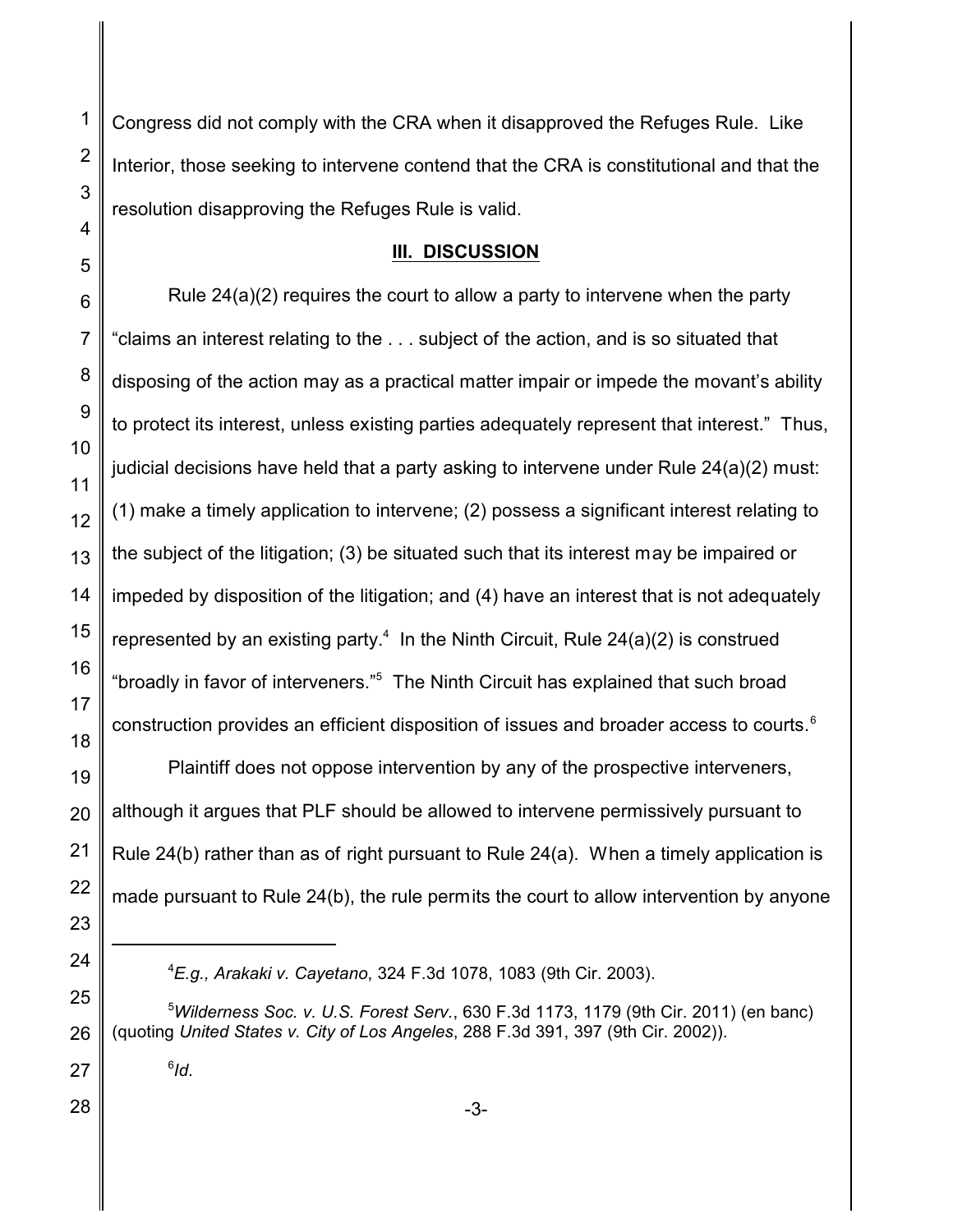who "has a claim or defense that shares with the main action a common question of law or fact." The principal difference between the two forms of intervention is that where the requirements of Rule 24(a) are met, the court must allow intervention while the court has discretion to allow or deny intervention sought pursuant to Rule 24(b).<sup>7</sup> Plaintiff also asks that the court impose some limits on the proposed intervener defendants' participation in the lawsuit.<sup>8</sup> Ironically, Interior is the party opposing intervention.

Interior focuses on one of the four pertinent factors: "Because any interest of the putative Intervener-Defendants will be adequately represented by the federal government in this case, each of the motions for intervention should be denied."Interior does drop a footnote indicating that it does not concede the other three requirements are met, but declines to address them because the motions to intervene should be denied on the basis of adequate representation.<sup>10</sup> Given Interior's failure to present any argument that any of the first three requirements are not met, coupled with Plaintiff's tacit assessment that all three prospective interveners meet them, it is not necessary to consider any prerequisite to intervention save the adequacy of representation.

When evaluating Interior's argument the court must first take note of the Ninth Circuit's policy construing Rule 24(a)(2) broadly in favor of intervention. Next, it is

Rule 24(b) says nothing about the adequacy of representation of a would-be intervener's interest by an existing party. Obviously, however, that is one thing for the court to consider when exercising its discretion on a Rule 24(b) application.

Doc. 71 at 1.

 $^9$ Doc. 72 at 6.

*Id*. at 6 n.2.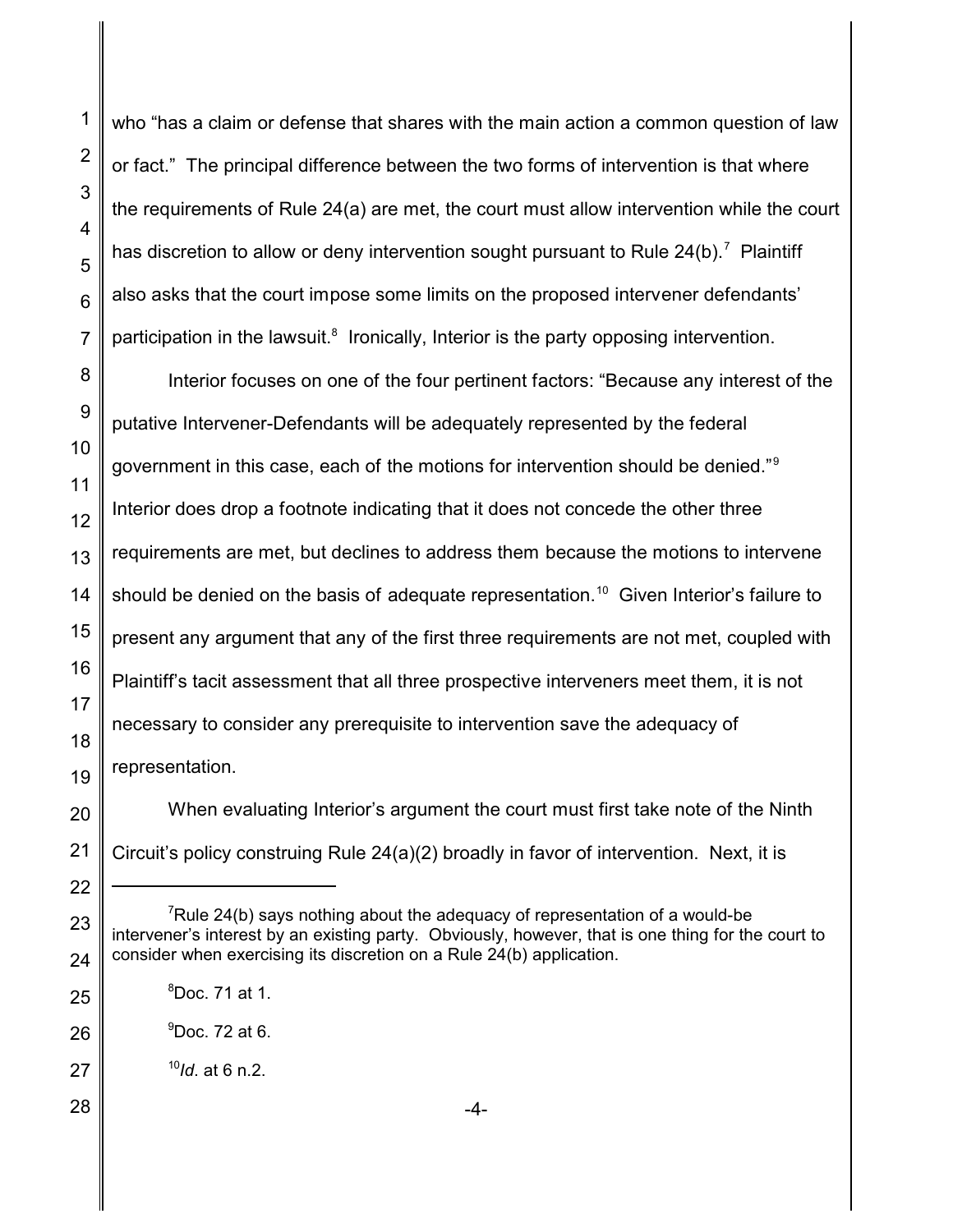important to focus on the fact that the test is not whether an intervener's interest actually will be impaired or impeded if intervention is denied. Rule 24(a)(2) says the issue is whether that interest "may be" impaired or impeded. Thus, the Ninth Circuit has said that the burden to show inadequate representation by an existing party is "minimal."<sup>11</sup> Cutting the other way, the Ninth Circuit has also said that where the government acts on behalf of a constituency that it represents there is an assumption of adequacy which must be rebutted by a compelling showing.<sup>12</sup> Here, however, it is impossible to assume that Interior, which is charged by law with managing public lands on behalf of the entire polity, is instead representing the special and much more focused interests of the prospective interveners. The arguments and authorities advanced by all three prospective interveners are extremely persuasive with respect to the adequacy of representation issue. Relying thereon, as well as the preceding discussion in this order, the court will grant the motions to intervene.

Plaintiff argues that PLF lacks a sufficient interest to intervene as a matter of right because "its interest is solely related to the implementation of the [CRA], and furtherance of its institutional mission to encourage Congress to roll back federal agency regulations."<sup>13</sup> From Plaintiff's perspective that is not enough, because PLF "puts forward no interest specific to the Refuges Rule or the potential results of its

- *Citizens for Balanced Use v. Montana Wilderness Ass'n*, 647 F.3d 893, 898 (9th Cir. 2011).
	- *Arakaki*, 324 F.3d at 1086.

Doc. 71 at 9.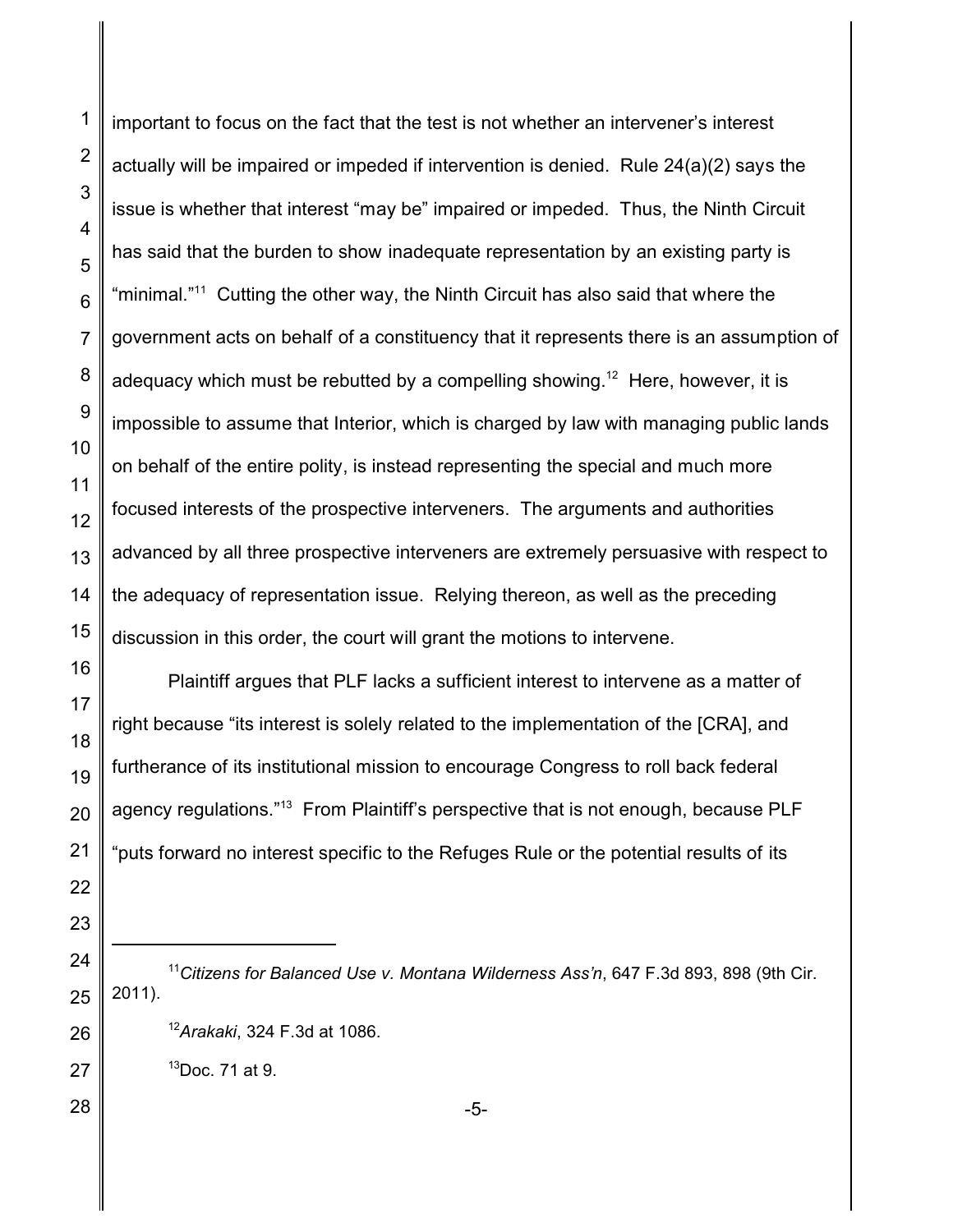revocation."<sup>14</sup> PLF responds that it is a public interest group and that its special interest in the CRA is sufficient to support intervention as of right. Both Plaintiff and PLF cite to the Ninth Circuit decision in *Idaho Farm Bureau Federation v. Babbitt.*<sup>15</sup> There, the Ninth Circuit held that "a public interest group is entitled as a matter of right to intervene in an action challenging the legality of a measure it has supported." $^{16}$  Plaintiff does not contend that PLF is not a public interest group; this lawsuit challenges the constitutionality of the CRA, and PLF supports use of the CRA. Intervention under Rule 24(a) is appropriate.

Next, it is necessary to address Plaintiff's request that "the Court appropriately limit interveners' participation to insure that they do not complicate or delay the resolution of this matter."<sup>17</sup> Plaintiff asks the court to impose three specific restrictions: (1) joint briefing by the three intervener defendants as opposed to separate briefing by each; (2) coordination by the intervener defendants with Interior to avoid duplicative arguments; and (3) compliance by the intervener defendants with any case management or briefing schedule set by the court. The court declines to impose the joint briefing requirement because it might prevent the court from gaining a full understanding of the issues raised in the litigation. The court will require interveners to coordinate not only with Interior, but with each other to avoid duplicative arguments.

- *Id.*
- 58 F.3d 1392 (9th Cir. 1995).
- *Id.* at 1397.
- Doc. 71 at 2.